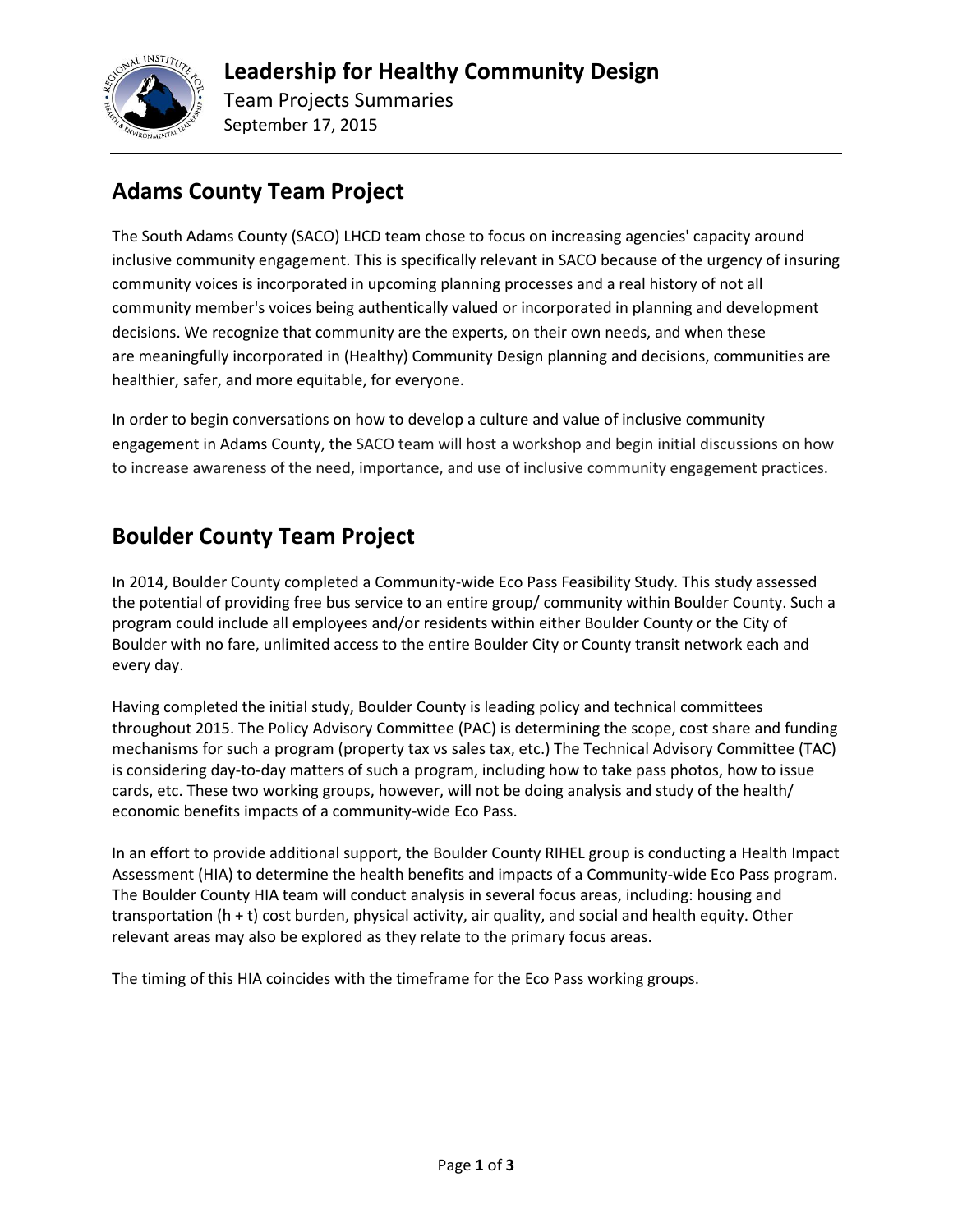

## **Eagle County Team Project**

The Town of Gypsum is located at the Western end of Eagle County, on the I-70 corridor just before Dotsero and Glenwood Canyon. The Town is comprised of 6,500 people, 45% of whom identify as Latino or Hispanic. The Town has experienced consistent population growth over the last few decades, and the trend is expected to continue due to the community's relative affordability (compared to the rest of the Eagle River Valley). The Town's Master Plan has not been updated since 1999; the Town is preparing to update the Master Plan in 2016, with a focus on a potential downtown area. Our team worked collaboratively with the Town of Gypsum staff to support their community input process in preparation for the Town's Master Plan revision. In partnership with Town staff, our team developed a community survey and outreach plan to gain input on what community members like about the Town, what they would like to see changed, their concerns about population growth, and what attributes they would like to see in a potential future downtown area. Over six weeks, 351 surveys were collected and informal qualitative input was gathered through semi-structured interviews with a variety of residents representing youth, the Spanish speaking community, local business owners, and more. Throughout our team's outreach process, it was evident that community members want to have more voice. A summary of the input process and the data results was presented to Gypsum Town Council by our team on August 25, 2015. The key message we conveyed back to Gypsum Town Staff and Town Council was that the survey was an excellent first step toward community engagement and that there is opportunity to do much more.

#### **Fort Love Team Project**

Team Fort Love is a team of professionals from Loveland and Fort Collins who have been developing an action plan to bring clarity to a set of complex issues – namely, health equity and capital-improvement investments. As such, Team Fort Love has chosen to focus on Loveland's vulnerable neighborhoods and pedestrian infrastructure. Through mapping and story-telling, the Team's goal is to showcase Safe-Routes-to-School (SRTS) infrastructure gaps, build awareness about the connection between health and built environment, and develop citizen advocates who can lobby decision-makers and City leadership for changes. The team has established critical partnerships and anticipates that implementation of the action plan will fully commence by early 2016.